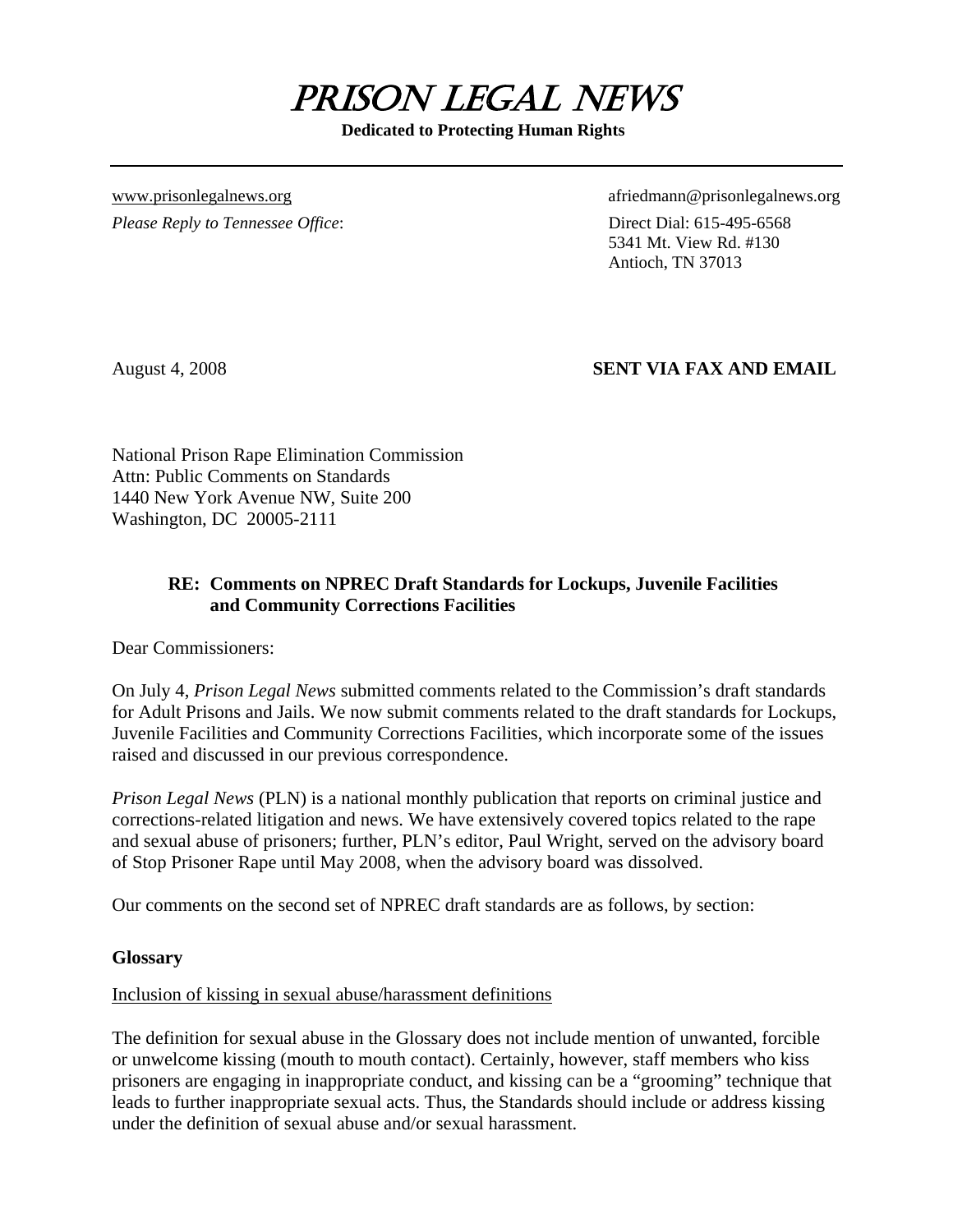## **Leadership and Accountability**

#### Separating Juvenile Offenders from Adult Offenders

Although the draft standards for Juvenile Facilities include requirements for heightened safety for vulnerable residents (PP-2) and an assessment of resident vulnerability (CL-2), there is no explicit requirement that juvenile residents age 17 and under be separated from those who are age 18 and over. It would appear that juvenile residents who are minors are *per se* vulnerable and should be prevented from co-mingling with residents who are legally adults. Juveniles are particularly vulnerable to sexual manipulation and abuse; this includes juveniles convicted as adults who are held in adult prisons, which the Standards should specifically address.

#### **Detection and Response**

#### 1. Mandatory reporting of staff sexual abuse to prosecuting authorities

Under proposed Standard DI-1, the Committee states in the discussion section that "the agency should refer any substantiated allegations for criminal prosecution." Yet there is no *requirement* that correctional agencies refer incidents of employee sexually abusive conduct for prosecution. It would be a much stronger deterrent if staff knew that sexual misconduct of a criminal nature would not only result in their termination, but also would result in the mandatory notification of prosecuting authorities. At the very least, mandatory referral to prosecuting authorities should be required for staff accused of sexually abusive penetration. Notably, in the draft standards for Lockups, Standard DI-2, the Committee states that cases of detainee-on-detainee sexual abuse should be referred to appropriate prosecuting authorities; however, there is no similar provision for referrals in cases involving staff-on-detainee sexual abuse. We can conceive of no legitimate reason why the former cases should be referred for prosecution but not the latter.

# 2. Applicability of the Prison Litigation Reform Act

Under proposed Standard RE-1, the Committee states, "Any report of sexual abuse made at any time after the abuse, which names a perpetrator and is made in writing to the agency, satisfies the exhaustion requirement of the Prison Litigation Reform Act [PLRA]."

Likewise, the Standard should specify that the PLRA's current requirement that prisoners show "physical injury" before bringing suit for mental or emotional damages (42 U.S.C. § 1997e(e)) *does not apply* to acts of sexually abusive conduct, or that prisoners who have been subjected to sexually abusive conduct have satisfied the physical injury requirement of the PLRA. In at least one case a court has found that sodomy did not meet the PLRA's "physical injury" requirement. See: *Hancock v. Payne*, 2006 WL 21751 at \*1, 3 (S.D. Miss., Jan. 4, 2006) (holding plaintiffs' allegations of abuse, including that a staff member "sexually battered them by sodomy," were barred by § 1997e(e)). As noted in the Committee's discussion of Standard IN-1, "Unlike other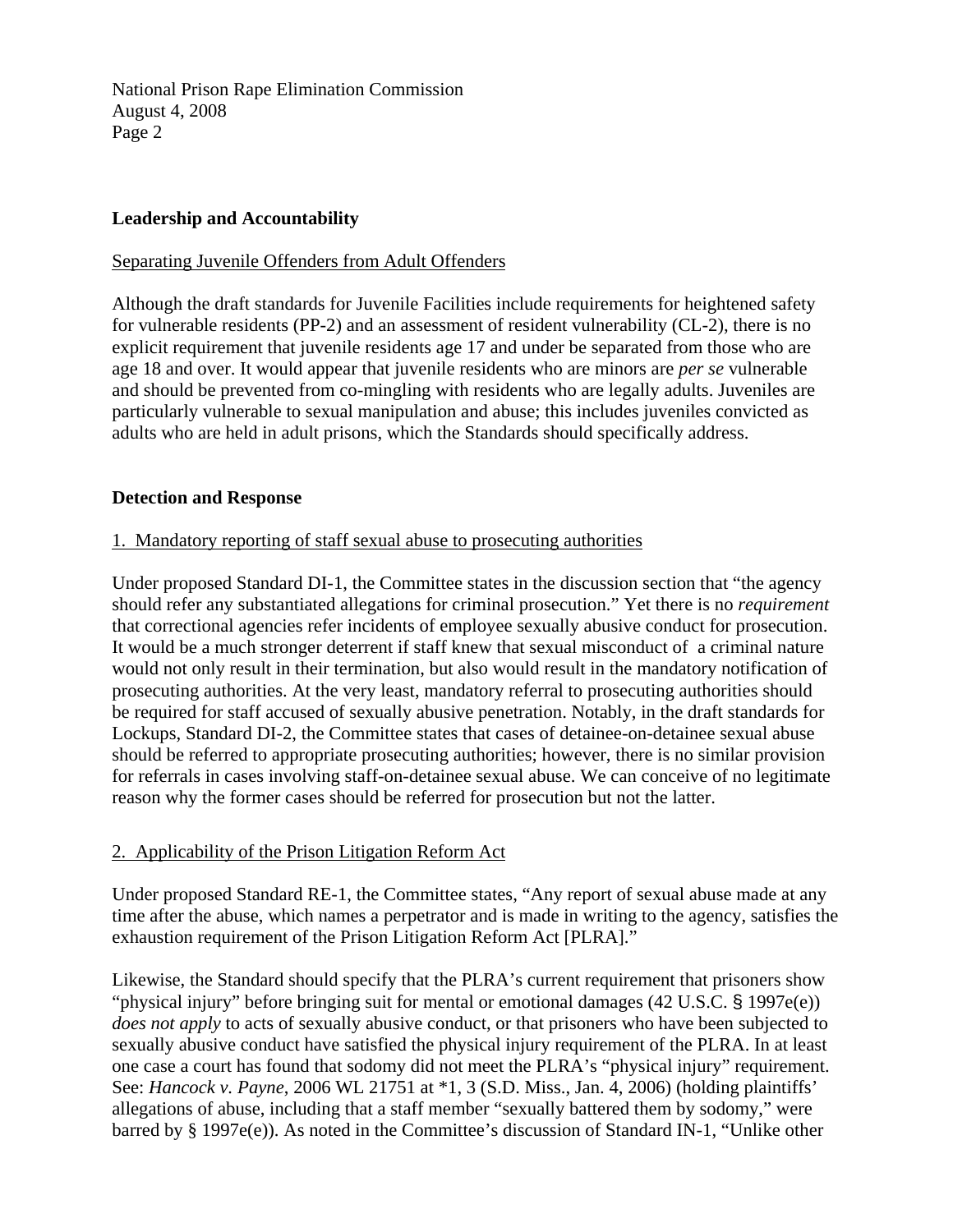forms of brutality or violence that may occur in correctional facilities, sexual abuse is less likely to be witnessed, cause visible injury, or leave other physical evidence." Prisoners who have been subjected to sexual abuse may suffer mental or emotional injuries but have no physical injuries. Allowing such victimized prisoners the ability to seek damages for emotional or mental injuries would incentivize prison agencies to take measures to minimize sexual abuse and would provide such prisoners some measure of justice and compensation.

Similarly, other provisions of the PLRA limit the ability of sexually abused prisoners to obtain relief through the courts, including the PLRA's exhaustion requirement (which, in some cases, may result in grievances concerning sexual abuse being decided by prison employees who are complicit in such abuse); the PLRA's limitation on attorney fees, which makes attorneys less willing to represent prisoners victimized by sexual abuse; and the PLRA's time restrictions on consent decrees – including those designed to remedy prison conditions that facilitate sexual abuse. Nor should the PLRA be applied to juvenile offenders, who are least likely to be able to comply with the PLRA's myriad requirements and restrictions. In short, the PLRA operates to frustrate the ability of prisoners who are victims of sexual abuse to obtain relief and redress through the courts. It is therefore recommended that the PLRA not be applied to prisoners who raise claims of rape or sexual abuse. Note that PLRA reform legislation is presently pending in Congress (H.R. 4109); for more information on the PLRA's impact on juvenile offenders and in sexual abuse cases, please contact Jody Kent at the SAVE Coalition – (202) 548-6617.

#### **Monitoring**

#### Public access to sexual abuse data from private prison companies

In the Committee's discussion of standard DC-2, the Committee notes "...the public may have a legitimate interest in the data collected by agencies because of the information it provides about the safety of these public institutions," and states that "All aggregate data ... should be readily available to the public. Agencies should also establish a nonburdensome process to allow researchers, academics, journalists, and others access to incident-based data."

This is especially true for privately-run prisons, as the Freedom of Information Act (FOIA) and state public record laws often do not apply to private prison firms. The Standards should specify that private prison firms which are otherwise not required to comply with public records laws or FOIA must provide public access to aggregate and incident-based data collected pursuant to the NPREC Standards. This is necessary because most private prison companies are secretive about their internal incident-reporting data. CCA, for example, routinely labels such data as attorneyclient privileged, or "proprietary" and not for distribution. CCA is presently lobbying to defeat H.R. 1889, which would require private prison companies that contract with federal agencies to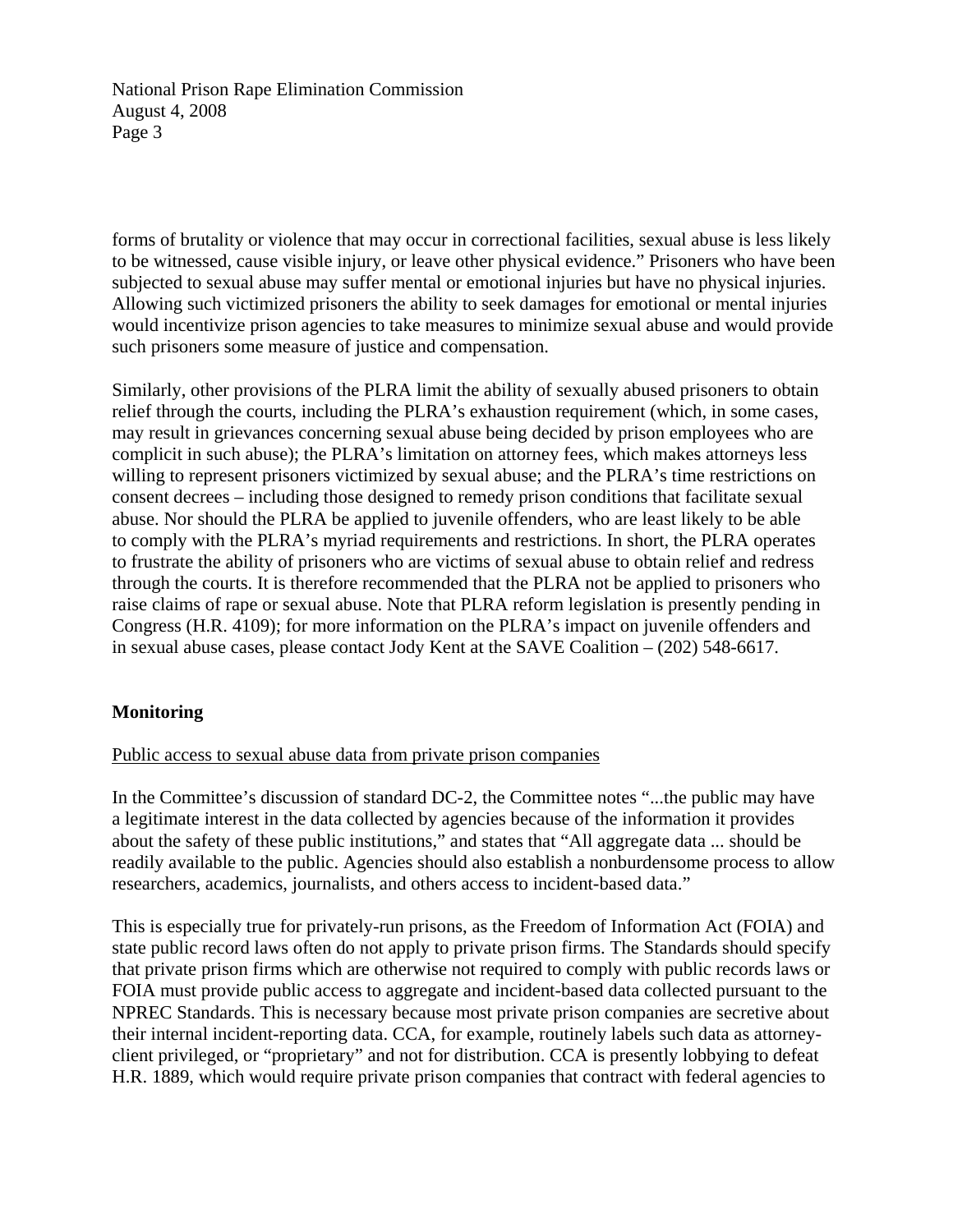comply with FOIA requests. Thus, this Standard should provide specific disclosure requirements for private prison companies that otherwise are not obligated to disclose the data collected under NPREC Standards to members of the public. Government agencies also are sometimes reluctant to disclose data related to sexual assaults, and the Standards should include provisions for review or oversight of an agency's refusal or failure to publicly disclose such data.

## **Other Comments and Concerns**

## 1. Compliance with and enforceability of NPREC Standards

PLN has significant concerns regarding the enforceability of the NPREC Standards. When we raised this issue during the NPREC's May 5, 2008 media conference call, we were informed that compliance with the Standards would be achieved through the following mechanisms, which we address separately below.

# *A. States that fail to adopt and comply with the NPREC Standards would forfeit funds received under certain federal grant programs.*

The PREA states, "For each fiscal year, any amount that a State would otherwise receive for prison purposes for that fiscal year under a grant program covered by this subsection shall be reduced by 5 percent, unless the chief executive of the State submits to the Attorney General" a statement that they have adopted and are in compliance with the NPREC Standards.

First, PLN is unaware of an example where federal funds were withheld from a state corrections agency due to its failure to comply with federal statutory mandates. Such financial penalties are largely meaningless without strict and consistent enforcement.

More importantly, this incentive to comply with the Standards only applies to states; it does not apply to county or municipal agencies (which also may receive federal funds either directly or indirectly), to the federal Bureau of Prisons or other federal agencies that house prisoners (such as ICE or the Department of Defense), or to private prison contractors.

In order to ensure that non-state prison agencies comply with the Standards under this incentive mechanism, the Standards should require state agencies to withhold 5% of any funds disbursed to county or city corrections agencies that fail to comply with the Standards – e.g., 5% of funds disbursed by the state through federal grants or block grant programs, or from direct payments to county or municipal agencies for housing state prisoners in local facilities. Further, the Standards should require federal, state and county/municipal corrections agencies to withhold 5% of funds paid to private prison contractors that fail to comply with the NPREC Standards.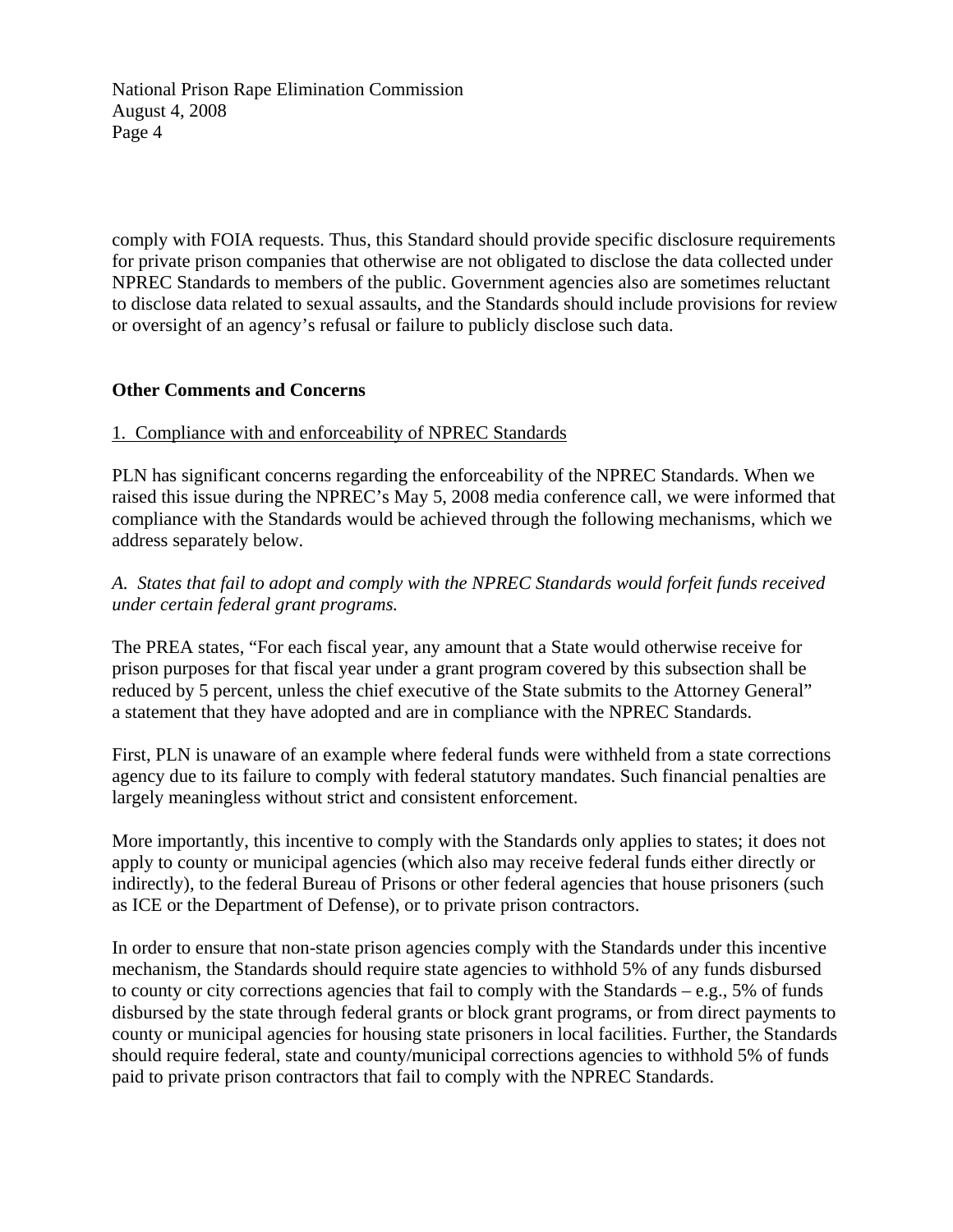*B. Prison agencies that fail to comply with the Standards will be included in an annual report issued by the Attorney General's office, which will serve as a means of embarrassment and an incentive for compliance with the Standards.* 

The PREA states, "Not later than September 30 of each year, the Attorney General shall publish a report listing each grantee that is not in compliance with the national standards...." Presumably, inclusion in such reports will prove embarrassing and agencies will endeavor to comply with the Standards so as to avoid this "shaming" disincentive. However, states previously have engaged in systemic sexual abuse of female prisoners (Michigan); segregating HIV-positive prisoners in separate-and-unequal settings (Alabama); providing grossly deficient medical care resulting in dozens of unnecessary deaths each year (California); depriving prisoners of food as punishment (South Carolina), etc. Given the documented abuses that have been inflicted by prison agencies upon prisoners, it is highly unlikely that including agencies that fail to comply with the NPREC Standards on a list, for the purpose of shaming them into compliance, would be successful. Some prison agencies have already demonstrated that they are perfectly willing to engage in shameless conduct; others, through their reluctance to embrace reforms, have proven they have no shame. Therefore, we do not believe this is an effective means of achieving compliance.

*C. The NPREC Standards will become standards of care which can be used in civil litigation; agencies that do not adopt or comply with the Standards therefore risk liability, which serves as an incentive for compliance.* 

The problem with this incentive approach is that compliance with the NPREC Standards is not statutorily required or legally enforceable. Like the prison and jail standards of the American Correctional Association (ACA), they do not create enforceable rights and do not determine the legality of an act or failure to act. See, for example: *Rufo v. Inmates of Suffolk County Jail*, 502 U.S. 367, 391 n.13 (1992) ("It is absurd to suggest that the federal courts should subvert their judgment as to alleged Eighth Amendment violations to the ACA whenever it has relevant standards"); also see *Gates v. Cook*, 376 F.3d 323, 337 (5th Cir. 2004) (ACA standards "may be a relevant consideration," but compliance "is not per se evidence of constitutionality").

Based upon the foregoing, PLN feels that absent the force of law to ensure compliance with and enforcement of NPREC Standards, the incentives for voluntary compliance are inadequate. The Standards notably do not provide for a private cause of action for enforcement purposes, which in our view is a grave failing and weakness. Additionally, the existing enforcement mechanisms are focused more on state corrections agencies and not on local or federal corrections agencies, or private prison contractors.